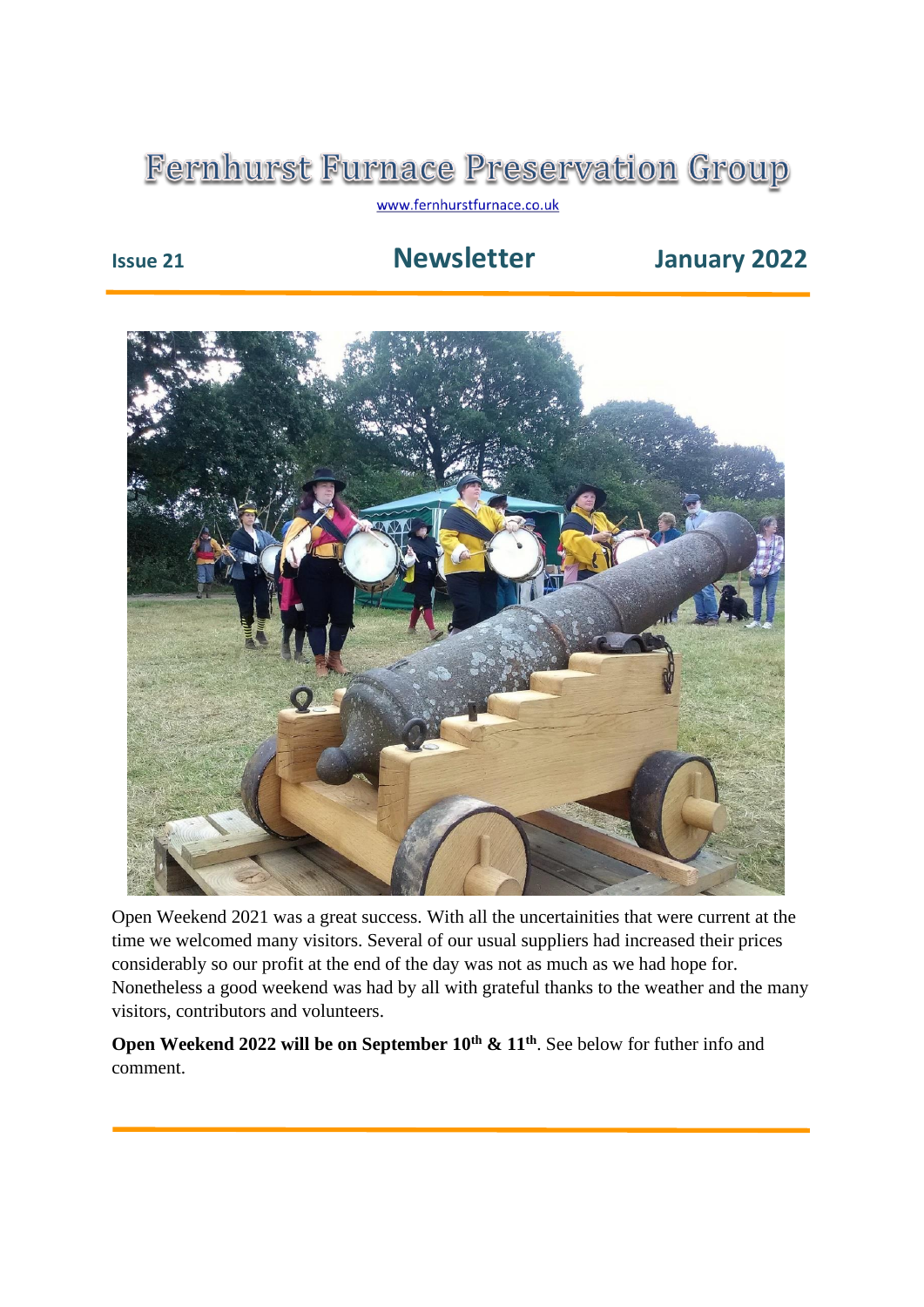The Repair Project is making steady progress. It is difficult to explain where this piece of newly rebuilt wall is. Tom, on the right is crouched inside the spillway and the new wall is part of the outflow wing walls. The concrete wall is the backing for the original stonework to support.



Unfortunately there have been delays. Firstly, many more ecology surveys were required which revealed that there was nothing unexpected or unknown! We had not expected that planning permission would be required so this was a further delay. The contractors arrived on May 15<sup>th</sup> so did 120mm of rain that week!!

There have been various unexpected 'mishaps' and problems with obtaining the 150 tons of concrete required. Now we are in the cold and wet winter season the mortar takes longer to 'go off' which will delay matters further so the completion date is now somewhere towards the end of February.

It is hoped that there will be sufficient pieces of stone around the site to replace those missing blocks.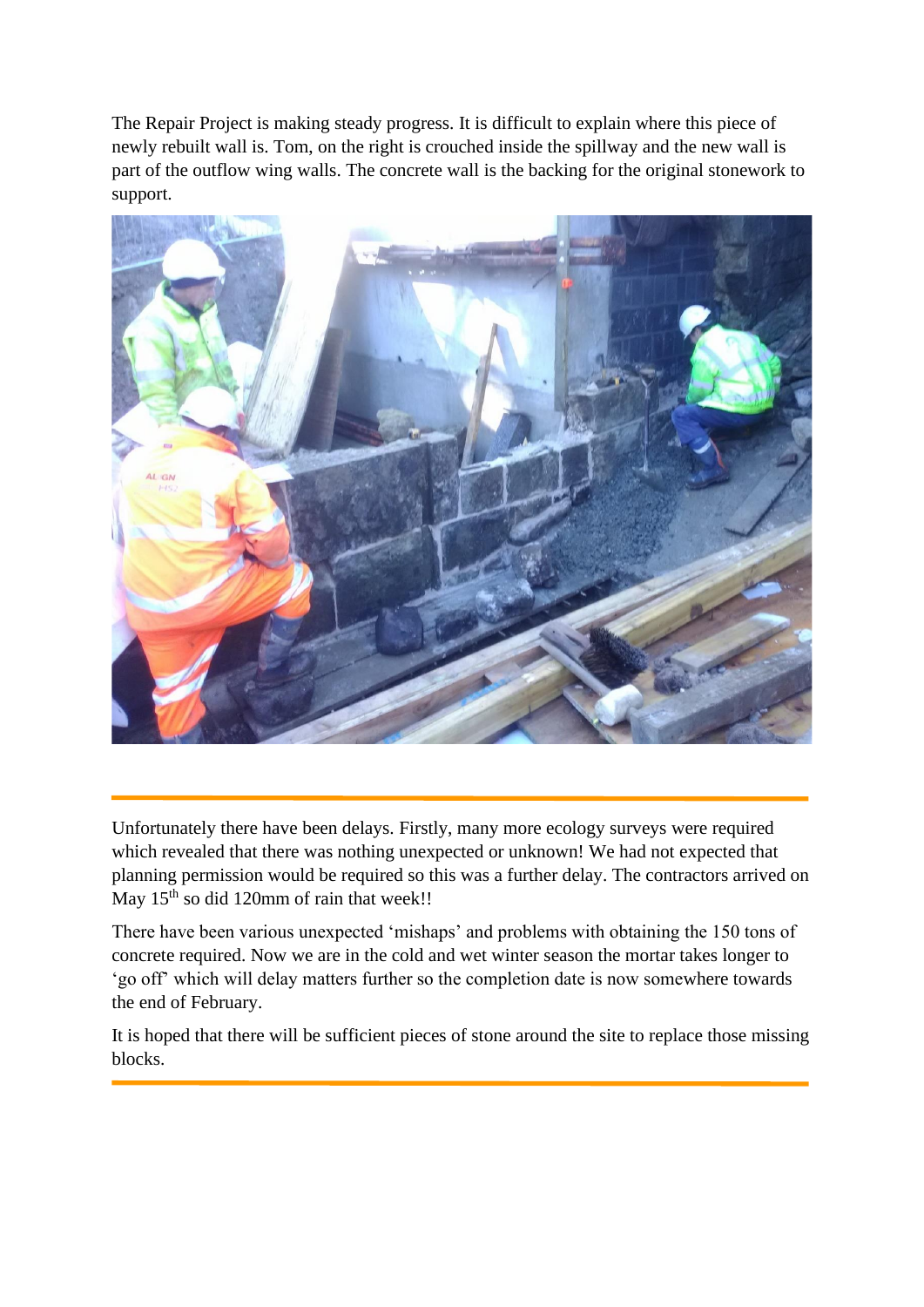At the northern (tail-race) end, all the archaeology has been capped with the closest match possible to the original mortar. A new water cascade made of stone filled gabions has been installed and water is now flowing freely and safely. We are awaiting new water controls which will arrive any day.



## **Open Weekend 2022/23**.

L

The purpose of holding our event is to raise awareness of the Furnace and to raise funds.

The first objective has been pretty successful and so has the second. We have funding for the Repair Project from Historic England and Natural England with assistance from a charitable trust. So, basically, the purpose for which Open Weekend was engaged has been successful **BUT** funds to maintain the site will continue to be required.

I believe it was 2004 that we began holding the event and many of our helpers are not getting any younger and that includes Carla and I. There are many people who wish the event to continue and we are among those but we need a new organising team. All the 'old lags' will continue to support but more energy is required.

If a new direction is wanted HELP is needed. We, who have been actively involved in the site since 1989, will carry on for this year but 2023 will need a new team or the event will lapse. Already we have an offer for acquiring demonstrators, the Sealed Knot are keen to continue so is the beer tent and most of the usual stall holders. Offers of help, please, can come to Robin initially until a new committee is formed. With many helping hands this is not an onerous task so please get in touch with me at [FFPG@mail.com](mailto:FFPG@mail.com) Thank you